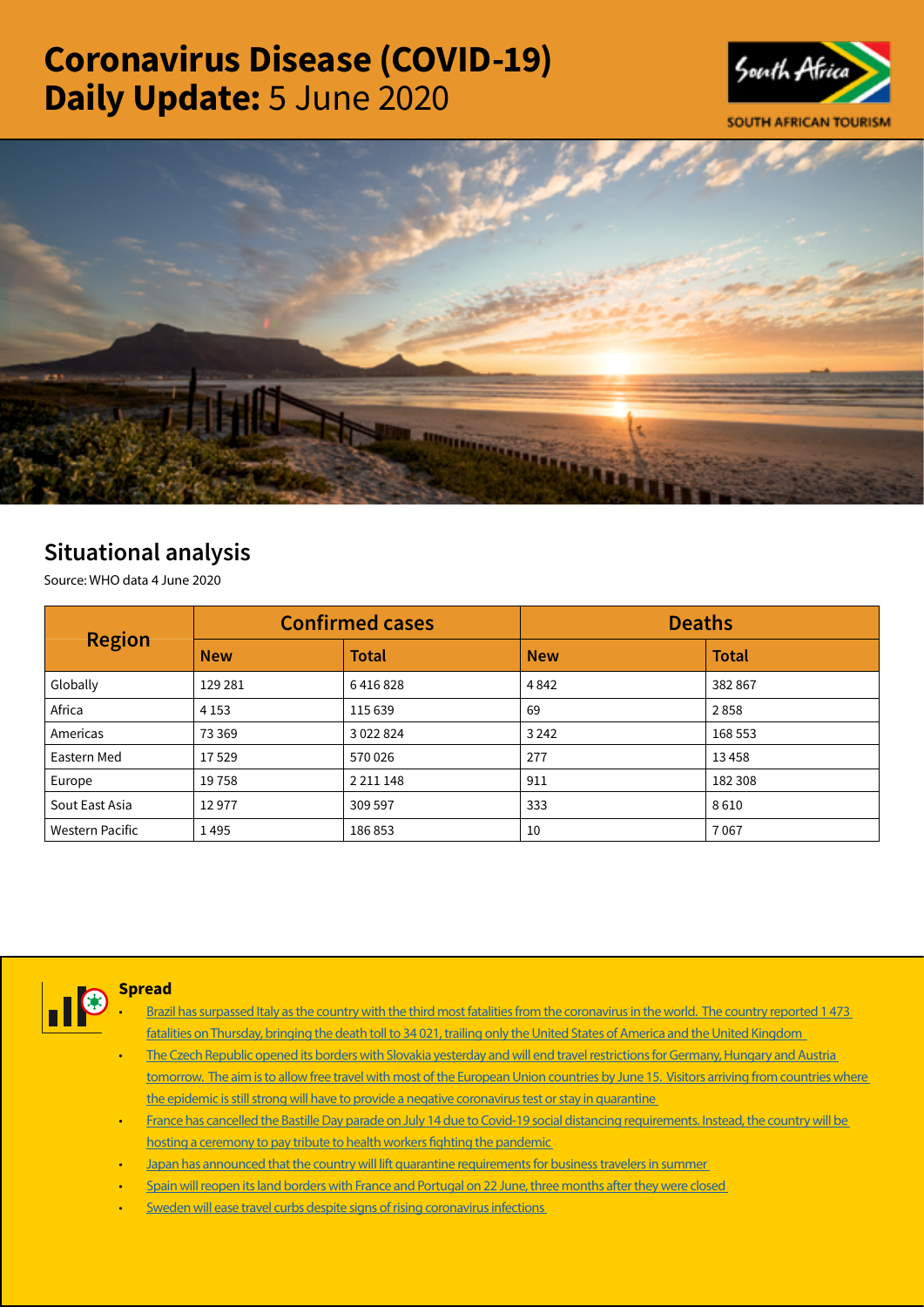#### South Africa:



| <b>Date</b> | <b>Tests</b> | <b>Negative</b> | <b>Positive</b> | <b>Deaths</b> | $% + /$<br><b>Tests</b> | % test/Pop<br>(58780000) | <b>Fatality Rate</b><br>(Deaths/<br>Pos) | Recover-<br>ies | <b>Recovery Rate</b><br>% (Rec/Pos) |
|-------------|--------------|-----------------|-----------------|---------------|-------------------------|--------------------------|------------------------------------------|-----------------|-------------------------------------|
| $29$ May    | 680 175      | 650 935         | 29 240          | 611           | 4,3                     | 1,16                     | 2,09                                     | 15 0 93         | 52                                  |
| 30 May      | 701883       | 670 916         | 30 967          | 643           | 4,41                    | 1,19                     | 2,08                                     | 16 116          | 52                                  |
| 31 May      | 725 125      | 692 442         | 32 683          | 683           | 4,51                    | 1,23                     | 2,09                                     | 16809           | 51                                  |
| 1 June      | 742742       | 708 385         | 34 3 57         | 709           | 4,63                    | 1,26                     | 2,05                                     | 17 291          | 50                                  |
| 2 June      | 761 534      | 725 722         | 35812           | 755           | 4,70                    | 1,3                      | 2,11                                     | 18313           | 51                                  |
| 3 June      | 785 979      | 748 525         | 37 5 25         | 792           | 4,77                    | 1,34                     | 2,11                                     | 19682           | 52                                  |
| 4 June      | 820 675      | 779883          | 40792           | 848           | 4,97                    | 1,4                      | 2,08                                     | 21 3 11         | 52                                  |

Visit: [www.sacoronavirus.co.za](http://www.sacoronavirus.co.za) for the latest updates. SA Tourism will make updates available on [www.southafrica.net.](http://www.southafrica.net)

#### SOUTH AFRICA NEWS

#### TOURISM RELATED ARTICLES

- Tourism sector wants earlier phased opening of inbound tourists to SA Tourism Business Council of South Africa (TBCSA) is lobbying for a more immediate phased reopening of international tourism to South Africa as early as September 2020. TBCSA has been engaging in the Tourism Recovery Strategy, which is currently being developed by South African Tourism. This data-driven recovery strategy has been presented to relevant government authorities and is guided by the government's risk-adjustment strategy. The TBCSA revealed in a press statement that it will present the approach at the next Parliamentary Portfolio Committee meeting on June 9, 2020 [IOL](https://www.iol.co.za/travel/travel-news/tourism-sector-wants-earlier-phased-opening-of-inbound-tourists-to-sa-48965005) [Tourism Update](http://www.tourismupdate.co.za/article/199573/September-targeted-to-start-opening-inbound-tourism)
- ['Open George Airport at Level 3' Western Cape government officials are calling for George Airport to be reconsidered for](http://www.tourismupdate.co.za/article/199570/Open-George-Airport-at-Level-3)  [opening at Level 3 to save businesses and jobs in the area](http://www.tourismupdate.co.za/article/199570/Open-George-Airport-at-Level-3)
- [Mango to restart flights Mango Airlines will resume flights on Monday, June 15, between Johannesburg, Cape Town and](http://www.tourismupdate.co.za/article/199574/Mango-to-restart-flights)  [Durban. Travellers must present a travel permit and letter from their employer authorising business travel. This will be checked](http://www.tourismupdate.co.za/article/199574/Mango-to-restart-flights)  [at the entrance to airports and again at check-in and boarding, says CEO, Nico Bezuidenhout](http://www.tourismupdate.co.za/article/199574/Mango-to-restart-flights)
- [WATCH: Last of British citizens fly home from South Africa Nigel Casey, the British High Commissioner to South Africa, said this](https://www.iol.co.za/travel/travel-news/watch-last-of-british-citizens-fly-home-from-south-africa-48957552)  [was the last repatriation flight of British citizens from, Cape Town, South Africa. Over 5 000 people had been repatriated over](https://www.iol.co.za/travel/travel-news/watch-last-of-british-citizens-fly-home-from-south-africa-48957552)  [the last three months, most from Cape Town and Joburg](https://www.iol.co.za/travel/travel-news/watch-last-of-british-citizens-fly-home-from-south-africa-48957552)

#### GENERAL COVID-19 RELATED ARTICLES

- [40,792 confirmed coronavirus cases in South Africa as deaths jump to 848 South Africa now has 40,792 confirmed cases of](https://businesstech.co.za/news/trending/404955/40792-confirmed-coronavirus-cases-in-south-africa-as-deaths-jump-to-848/)  [coronavirus. This is an increase of 3,267 new cases from the 37,525 infections reported on Wednesday, when the country](https://businesstech.co.za/news/trending/404955/40792-confirmed-coronavirus-cases-in-south-africa-as-deaths-jump-to-848/)  [reported 1,713 new cases. 56 more deaths have been reported, taking the number up to 848, while recoveries increased to](https://businesstech.co.za/news/trending/404955/40792-confirmed-coronavirus-cases-in-south-africa-as-deaths-jump-to-848/)  [21,311 which translates to a recovery rate of 52.24%](https://businesstech.co.za/news/trending/404955/40792-confirmed-coronavirus-cases-in-south-africa-as-deaths-jump-to-848/)
- [Lapses in behavioural change drive Covid-19 infection rate, says Western Cape health boss Covid-19 continues to spread](https://www.iol.co.za/news/south-africa/western-cape/lapses-in-behavioural-change-drive-covid-19-infection-rate-says-western-cape-health-boss-48966074)  [rapidly because of lapses in vigilance in applying all sanitary precautions, head of the health department in the Western Cape](https://www.iol.co.za/news/south-africa/western-cape/lapses-in-behavioural-change-drive-covid-19-infection-rate-says-western-cape-health-boss-48966074)  [said on Thursday](https://www.iol.co.za/news/south-africa/western-cape/lapses-in-behavioural-change-drive-covid-19-infection-rate-says-western-cape-health-boss-48966074)
- [Virus spreads like fire in the Cape The Western Cape accounts for two thirds of South Africa's Covid-19 cases many in poor,](https://mg.co.za/news/2020-06-04-virus-spreads-like-fire-in-the-cape/)  [crowded townships. It is the epicentre of the pandemic in the country and has recorded more infections than countries such](https://mg.co.za/news/2020-06-04-virus-spreads-like-fire-in-the-cape/)  [as Ghana, Israel, Denmark and Poland](https://mg.co.za/news/2020-06-04-virus-spreads-like-fire-in-the-cape/)
- [Teachers test Covid-19 positive This week was meant to be extra time for schools to get ready to reopen a reprieve after](https://mg.co.za/coronavirus-essentials/2020-06-05-teachers-test-covid-19-positive/)  [a last-minute decision by Basic Education Minister Angie Motshekga who stopped the planned June 1 reopening for grade](https://mg.co.za/coronavirus-essentials/2020-06-05-teachers-test-covid-19-positive/)  [seven and matric. But teachers around the country detailed problems with their schools being Covid-19 compliant](https://mg.co.za/coronavirus-essentials/2020-06-05-teachers-test-covid-19-positive/)